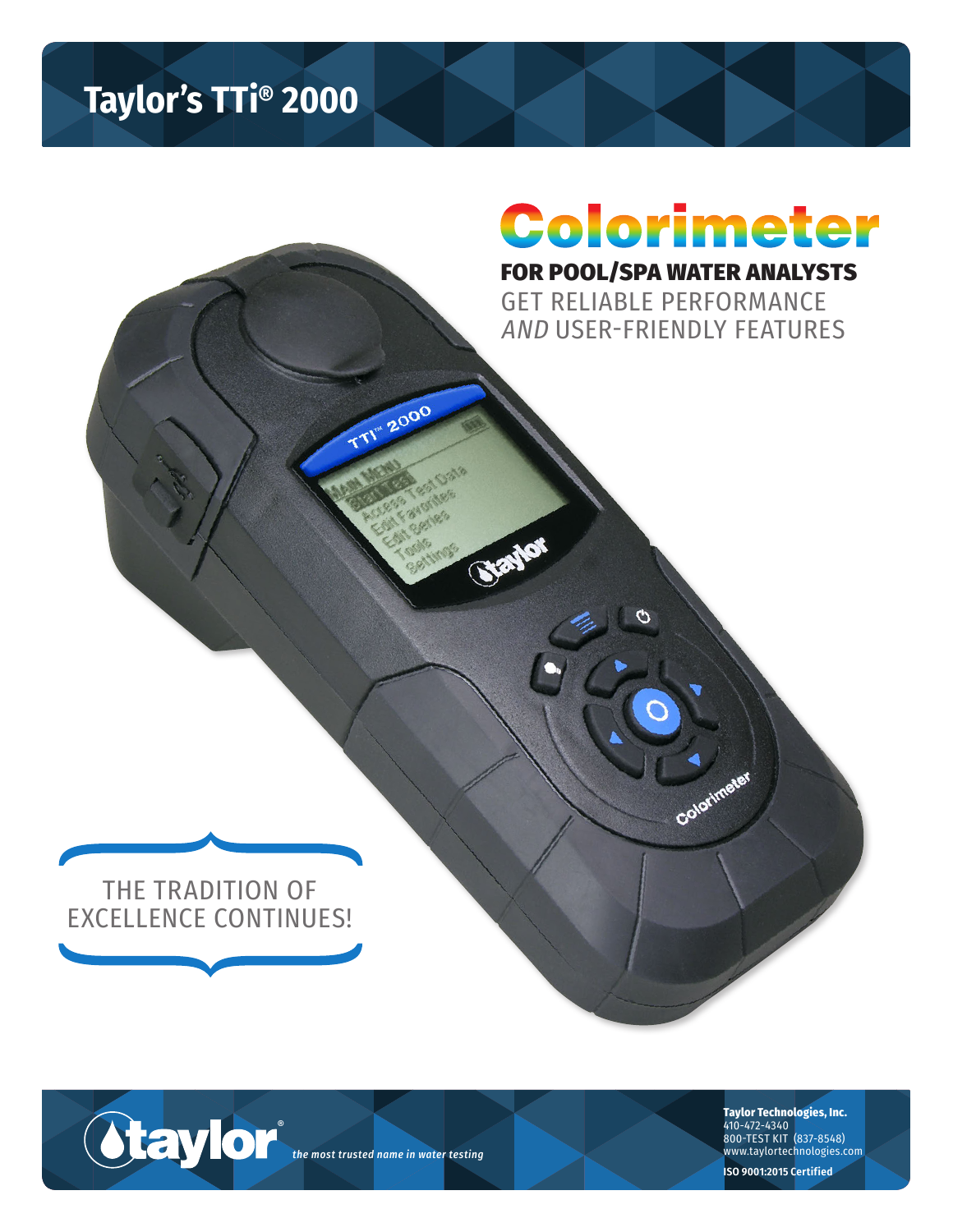### The **TTi® 2000 Colorimeter** from Taylor

Technologies offers water analysts reliable results plus a variety of features to maximize your productivity. This handheld, multiwavelength, microprocessorcontrolled, menu-driven, direct-readout instrument employs LED Light sources. Its portability and data-logging capabilities make it well suited for use at regulated pools and by service technicians.

#### **Dependable chemistries from the most trusted name in water testing:**

- serving water analysts with distinction since 1930
- manufacturer's Quality Management System is certified to ISO 9001:2015
- Accuracy Check Kit for quality control
- toll-free technical support from both chemists and programmers

#### **Durable construction:**

- custom-crafted for use under harsh conditions: chemical-, impact-, and heat-resistant housing; sure-grip molding; liquid crystal display protected from abrasion and chemicals
- •IP67-certified as dust tight and immersible to 1 meter for 30 minutes
- complies with Canadian ICES-003 and European CE mark directives
- **5-YEAR WARRANTY**

#### **Ergonomic design:**

- fits neatly to hand; only weighs 21 ounces
- runs on batteries and AC power (batteries and power adapter included)
- automatic wavelength selection
- intuitive navigation using directional arrows
- graphical LCD with anti-glare coating offers excellent contrast and readability
- adjustable backlighting; a timeout feature conserves battery life
- tests organized alphabetically, not by a test number
- create your own menus of favorite tests and favorite series of tests
- auto-read function on test timer never miss another test result because you got preoccupied with other tasks!

**plus:**

(1) AC power adapter

- second, general-purpose timer
- adjustable automatic shutoff

#### **Preprogrammed tests for commercial and residential applications:**

- all the tests necessary to prevent harm to swimmers or surfaces from poor water quality
- •lifetime **FREE** upgrades as new tests are developed
- accepts 8 additional user-developed tests of 12 data points each
- read results in Concentration, % Transmission, or Absorbance
- **watch video demonstrations of tests on our website**

#### **Data interface software makes managing records simple:**

- store up to 100 date- and time-stamped test results in memory
- USB cable provided for data transfer to your PC or laptop
- Windows®-based *TTi® Colorimeter Series PC App* included in meter purchase
- dedicated website for software support



Never miss seeing your timed-test result with the TTi 2000's auto-read function.



*TTi® Colorimeter Series PC App* Online *TTi® Colorimeter Series User's Manual* Lifetime **FREE** access to new test files (no need to return meter to manufacturer)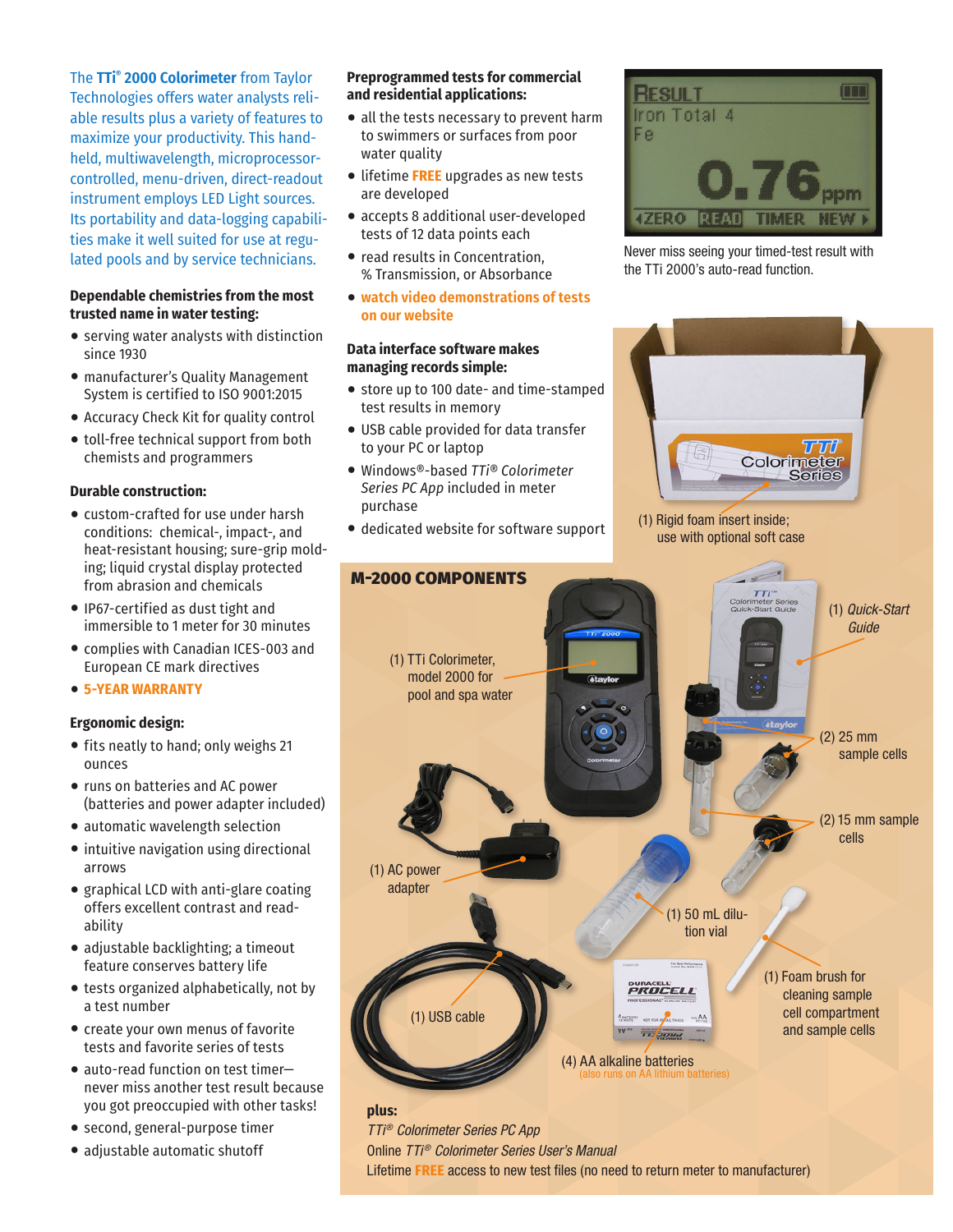## OPTIONAL ACCESSORIES



 **K-8000 TTi® Colorimeter Series Accuracy Check Kit**

Verify instrument performance at all wavelengths using five secondary absorbance standards.



 **#7146 Soft Carrying Case** Heavy-duty 600 denier polyester, sized to accommodate the rigid foam insert the M-2000 ships in.



 **#9504 Hard Carrying Case**

## SPECIFICATIONS

| <b>Dimensions</b>                                                                              |                                                                                      |
|------------------------------------------------------------------------------------------------|--------------------------------------------------------------------------------------|
| Size                                                                                           | $3 - \frac{1}{2}$ in. wide x $8 - \frac{1}{2}$ in. deep x $3 - \frac{1}{2}$ in. high |
| Weight (with batteries)                                                                        | 21 oz.                                                                               |
| Liquid Crystal Display                                                                         | 160 x 100 resolution & polarized                                                     |
| <b>Sample Cell Compartment</b>                                                                 | Accommodates 25 & 15 mm round<br>sample cells                                        |
| Part #9504 Hard Carrying Case<br>(purchase separately)                                         | 20 in. wide x $15-5/s$ in. deep x $5-1/z$ in. high                                   |
| Part #9506 Hard Carrying Case<br>(purchase separately)                                         | 10.75 in. wide $x$ 9 in. deep $x$ 7 in. high                                         |
| Part #7146 Soft Carrying Case<br>(purchase separately; use with<br>rigid foam shipping insert) | 11 in. wide x 7 in. deep x $4-5$ / $8$ in. high                                      |

| Performance                  |                                     |
|------------------------------|-------------------------------------|
| <b>Photometric Range</b>     | $0-2$ ABS                           |
| <b>Photometric Accuracy</b>  | $\pm 0.005$ ABS $@$ 1.0 ABS nominal |
| <b>Photometric Linearity</b> | $\pm 0.002$ ABS (0-1 ABS)           |
| Repeatability                | $\pm 0.005$ ABS (0-1 ABS)           |
| Resolution                   | 0.001 ABS (0-1 ABS)                 |
| <b>Wavelength Filters</b>    | 420, 470, 520, 570, 620 & 660 nm    |
| <b>Wavelength Accuracy</b>   | $±1$ nm                             |
| <b>Wavelength Bandwidth</b>  | 10 nm $\pm$ 1 nm                    |
| <b>Stray Light</b>           | $< 1.0\%$                           |

| <b>Instrument Rating</b>        |                                                                                                |
|---------------------------------|------------------------------------------------------------------------------------------------|
| Power Source                    | 4 x AA 1.5V alkaline or lithium batteries,<br>AC power adapter, or USB cable                   |
| Battery Life (w/o backlight)    | 4 months (typical use, 12 tests/day,<br>5 days/week) w/ low battery indicator                  |
| Max Current                     | 100 mA $@$ 5VDC                                                                                |
| <b>AC Power Adapter Input</b>   | 100-240 VAC, 50/60 Hz                                                                          |
| Input and Output Connections    | Mini-B female USB port for data<br>transfer and connection to AC power<br>adapter or USB cable |
| <b>Environmental Conditions</b> | Operational temperature range:<br>32°F-122°F (0°C-50°C)                                        |
|                                 |                                                                                                |

| <b>Minimum System Requirements for PC App</b> |                                                                                                                                     |  |  |
|-----------------------------------------------|-------------------------------------------------------------------------------------------------------------------------------------|--|--|
| <b>CPU</b>                                    | Pentium <sup>®</sup> III or better                                                                                                  |  |  |
| <b>RAM</b>                                    | 500 megabytes                                                                                                                       |  |  |
| Available Hard Disk Storage                   | 30 megabytes                                                                                                                        |  |  |
| <b>Operating System</b>                       | Windows <sup>®</sup> XP, Windows <sup>®</sup> Vista, or<br>Windows <sup>®</sup> 7 (compatible with $32$ -bit<br>and 64-bit systems) |  |  |